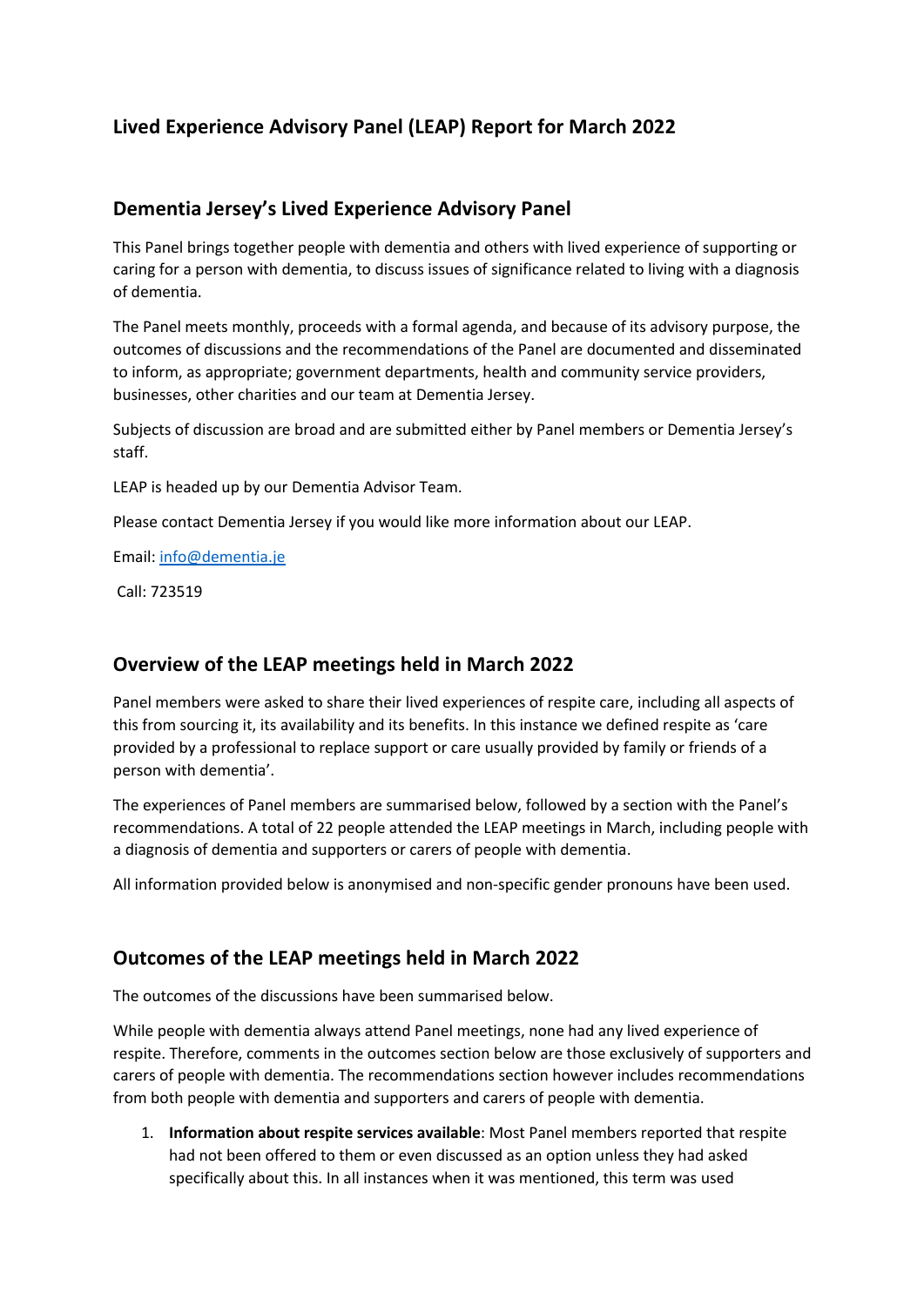interchangeably to mean the regular care packages available from home care agencies, mostly as a few hours a day or week, day care centre provision, and extra professional care to replace the care usually provided by family or friends.

- 2. **Financing of respite care:** All Panel members said they had struggled to understand the mechanisms for the payment of respite care and that this had not been adequately explained to them both at the time of joining the Long Term Care Scheme and when discussing this with health professionals when trying to organise respite.
- 3. **Lack of flexibility in length of respite:** Most Panel members said there were significant limitations in the length of available respite packages. For example, one member reported, *"I just needed (person's name) looked after for a couple of days while I went to a family wedding in England but the only option available was to book and pay for a minimum of 2 weeks care. I knew (person's name) would be OK for a few days without me and was equally certain (they) would not be happy at all about staying away from home for longer, but I had no choice".*
- 4. **Availability:** All Panel members said that they had trouble sourcing suitable respite options, both for respite care at home and in care homes.
- 5. **Rolling respite:** Some Panel members had experience of rolling respite which they found very helpful. This enabled them to be flexible with their planning and to take appropriate care of themselves.
- 6. **Visiting during respite:** Some Panel members expressed concern about the policy some care homes had of discouraging relatives and friends from visiting during the first week of respite care, as this was considered to be unsettling for the person with dementia. Panel members said that while they felt this was not in the best interests of their family member, they had no option but to follow these directives. Their experience was that this added to their own burden of guilt, knowing that their family member was missing them and feeling unsettled, and not understanding their absence.
- 7. **Planning for respite and emergency situations:** While some Panel members' experiences were of respite that was un-foreseeable due to emergency situations, all Panel members said that their experiences were very much like *'going into the unknown',* words used by one member. The Panel all said they were unclear about the procedures for and financing of emergency respite care, for example if a main carer needed emergency treatment in hospital.
- 8. **Preferences for respite – own home or care home:** While all Panel members with dementia stated that their preference was for respite care in their own homes rather than in a care home, supporters and carers were divided in this. They said that in some instances care at home would be preferable for continuity and because this was considered less disruptive for the person with dementia, while others said that because they did not want to feel the need to leave their own home to have a break from their caring roles, they would prefer care to be available for the person with dementia away from their home. Some preferring care at home also commented that this would enable people with dementia to stay at home with their pets which would offer further comfort during a family member's absence from home.
- 9. **Inappropriate care context:** Many Panel members said that one of the problems they experienced was that while the person needing to be cared for did not have advanced dementia, respite in a care home meant that they were in situations alongside people with more advanced dementia and often very complex needs. This was often distressing for the person needing respite and for the relative arranging this. One Panel member said that their relative had said on their return, *"Get me out of this stupid place it's all full of mad people".*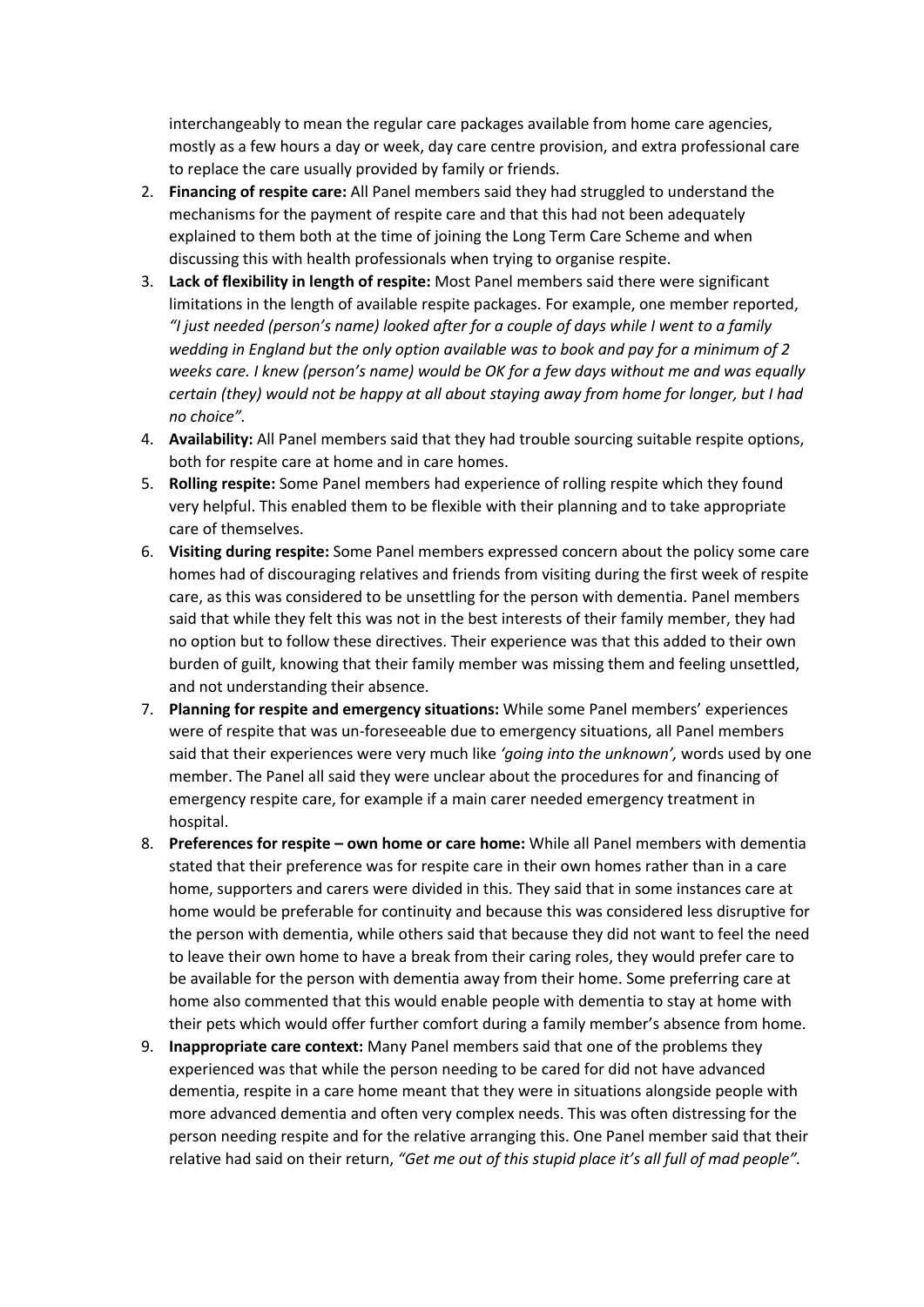The Panel also commented that uniformed staff and hospital style beds added to the sense of this being *"institutionalised care"* which they considered to be inappropriate for respite.

- 10. **Reliance on other family and friends:** Because some Panel members were unaware of respite options and others found these almost impossible to access, and further because in some cases the person with dementia was not willing to accept help from professional carers, many relied on other family members or friends to cover for them when they felt they just needed a break from the person with dementia or when they needed to attend an essential appointment or meeting themselves. Many of these Panel members expressed guilt for leaving the person with dementia in unskilled or inexperienced care, and others felt guilt for asking family members or friends to help with care that they felt sure they would prefer not to have to do. One Panel member said, *"I felt so awful asking for help when I just needed to escape for a few hours, but I couldn't say that could I".*
- 11. **Carer 'Recharger Day':** While LEAP's focus was not intended to include services and events provided by Dementia Jersey because they do not consider these to be 'respite', several members wished to draw attention to the value they found in attending these on-off, oneday events. One member said *"I could have 1001 other things to do if ever I could get a day off so the thought of spending a day supposedly relaxing and talking to other people in the same boat as me was far from appealing. But I was wrong. This day has stayed in my memory as one when I did feel alive again, for a while".*
- 12. **Booking respite ahead:** All Panel members who wanted to book a holiday for themselves some time in advance said that it was impossible to find respite providers who would commit themselves to providing respite more than a few weeks ahead. This made booking holidays or other travel that needed advanced bookings almost impossible.
- 13. **Travel since diagnosis:** Some members reported that since their relative's diagnosis of dementia they had not been on holiday or off the island. One member for whom holidays had been a major part of their life said *"I never took time to go on holiday again and now I doubt I ever will".*
- 14. **Jersey Care Model:** The Panel reflected on how respite care might fit into the new Jersey Care Model. This was of particular interest because of the model's increased emphasis on care in the community and their experience of this being currently so difficult to access. The Panel were of the opinion that, better respite options would certainly mean that there would be less need, or a delayed need for, in-patient hospital care or a permanent placement in a care home.

#### **Panel members' recommendations concerning respite**

The following recommendations were made by the Panel, while appreciating that there may be circumstances in which a person with dementia could not be detained against their wishes in respite accommodation or be cared for by another person against their wishes.

1. **Recommendation - information regarding respite care:** All Panel members recommend that the subject of respite should be included in all initial conversations with H&CS staff at the point of diagnosis and subsequently at other meetings with H&CS staff. The Panel recommend this should include discussions with supporters and carers about the procedures and funding or any emergency respite.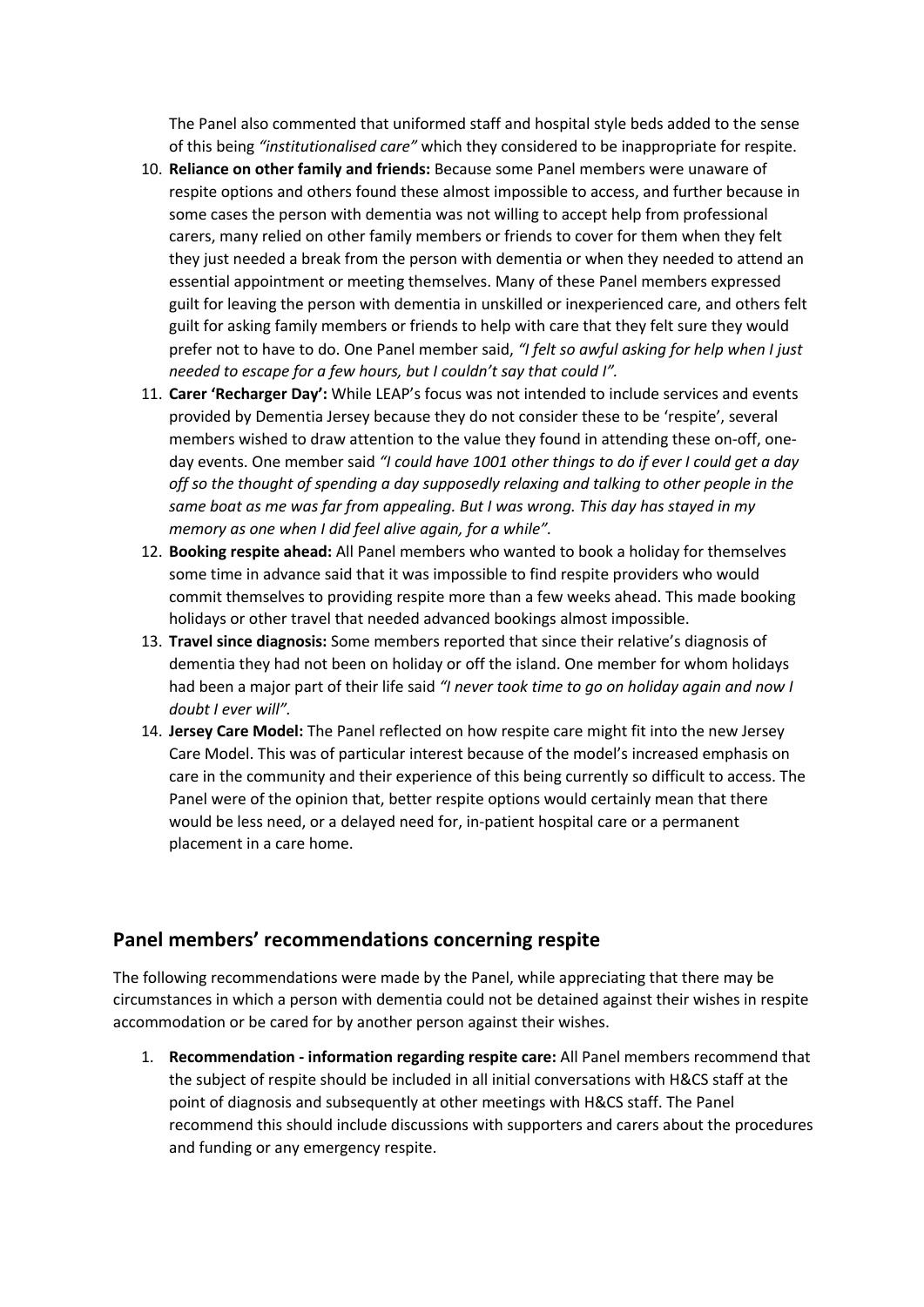- 2. **Recommendation – printed and online information regarding respite care:** All Panel members recommend that a document should be made available (both online and as a paper version) describing what options are available for respite care, which health professionals would assess a person for this and then help in organising it, who would be eligible for this, what limitations there might be concerning a person's capacity to consent to this, and clear details for how this can be financed via the Long Term Care Scheme or paid for independently.
- 3. **Recommendation – cost/financing of respite care:** While most Panel members recognised that a component of the Long Term Care budget is used for financing respite care, the Panel recommend a review of this method of accessing and financing respite because of the complexities of this process and because the available budgets are insufficient to cover usual care costs and the extra and higher costs of respite. They accept that this would involve some type of means testing.
- 4. **Recommendation – availability:** Because Panel members have often struggled to access the right type of respite care, they recommend that respite options should be increased so that family carers can take appropriate breaks from their caring roles when they need them, which they believe will in turn help them to continue in these roles for longer by maintaining their own health and wellbeing. They recommend that such flexible options and availability should be for both respite care at home and residential options.
- 5. **Recommendation – rolling respite:** Although not many Panel members had experience of rolling respite, all were in agreement that this would be helpful to them, particularly as it was difficult to commit to certain time frames for their own recovery from carer burden.
- 6. **Recommendation – flexible lengths of respite:** All Panel members agree that respite options should be available for any length of time from one day/night to a few weeks to meet the needs of the person with dementia and their supporters and carers.
- 7. **Recommendation – visiting during respite**: Panel members recommend that research evidence for the practice of restricting visiting during respite should be made available to confirm that this is best practice, or if such research evidence is not available, to have a more person-centred approach with care providers and supporters and carers being open to what might be best for each person regarding respite and visiting.
- 8. **Recommendation – planning for respite:** Panel members recommend that, people who may in the foreseeable future need to access respite care at some stage, should be encouraged to review all options and visit care homes in advance to enable them to make speedy decisions between any available options for care when needed.
- 9. **Recommendation – personal preferences and routine:** Panel members were in agreement that it was essential for all professional carers to get to know the person with dementia before any period of respite, so that their routines and preferences could be respected. This included people's preferences for meals and was a recommendation for care received at home and in other residential settings.
- 10. **Recommendation – expression of wishes/preferences:** Because some Panel members, including both people with dementia and supporters and carers, were unaware of the option to write, prior to any possible need for respite care, 'an expression of wishes' or 'Preferences' as part of a Lasting Power of Attorney, the Panel recommend that more information about this aspect of the Capacity and Self-Determination (Jersey) Law 2016, should be made available to all members of the public.
- 11. **Recommendation – hotel style respite care:** Because some people needing respite care away from their home were extremely distressed at being cared for alongside people with much more advanced dementia with complex needs and in secure facilities, the Panel